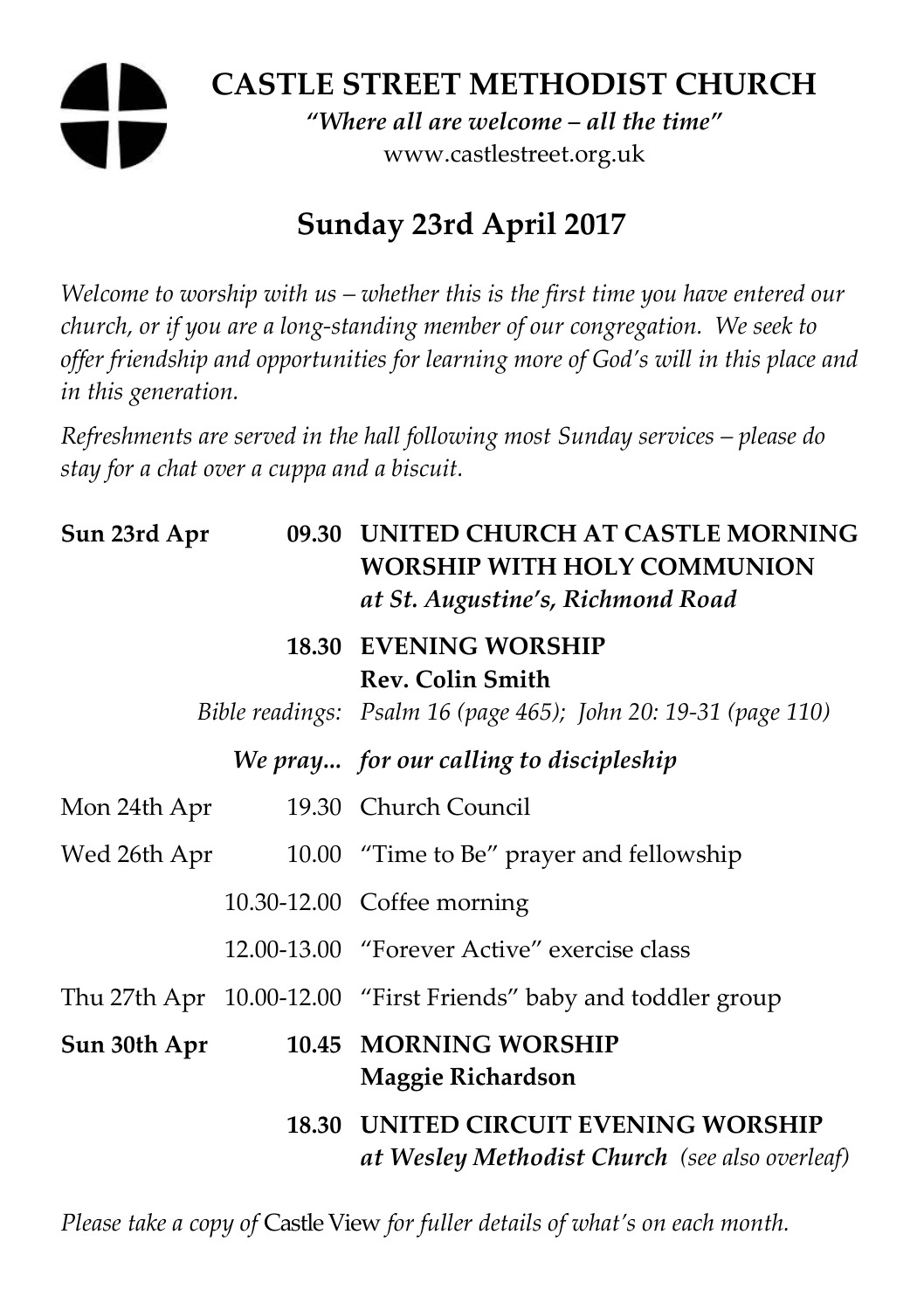### **Reopening of Wesley House and Circuit Service next Sunday**

To celebrate the reopening of Wesley House, there will be a circuit service at Wesley Methodist Church next Sunday (30th April) at 6.30pm. (There will be no evening service at Castle Street.) The service will be preceded by tours of Wesley House and a tea from 4pm to 5.45pm, while there will also be coffee and cakes after the service. Any contributions of food – sweet and savoury – would be much appreciated; please contact Mary Rycroft (e-mail: mayrycroft *at* btinternet *dot* com) if you can help. We hope that many of you will join us for this special occasion.

Information about the building work which has taken place at Wesley House as well as a list of what is taking place during the coming week can be found at www.wesley.cam.ac.uk/about/rededication/.

+\*\*\*\*\*\*\*

**Public lecture: "Reformation and the end of Christendom – two visions"**  As part of the series of events marking the rededication of Wesley House, this public lecture will be given by Prof. Eamon Duffy at Wesley Church tomorrow evening (Monday 24th April). It starts at 7.45pm and refreshments will be served from 7.15pm. Admission is free, but there will be a retiring collection.

William Tyndale, whose biblical work and literary genius formed the basis of almost all subsequent translations of the bible into English, was the most influential promoter of Luther's reformation in Early Tudor England. Tyndale was implacably opposed by England's greatest Catholic Humanist, Thomas More, even though More's earliest theological writings were themselves eloquent defences of the biblical scholarship of his friend Erasmus, and advocated the wider availability of accurate texts of the scriptures. The lecture explores the contrasting understandings of the Christian church and its renewal which set More and Tyndale in opposition to each other.

Eamon Duffy is Emeritus Professor of the History of Christianity in the University of Cambridge, and a fellow of Magdalene College. His books on the reformation include *The Stripping of the Altars*, *The Voices of Morebath*, and, most recently, *Reformation Divided: Catholics, protestants and the Conversion of England*.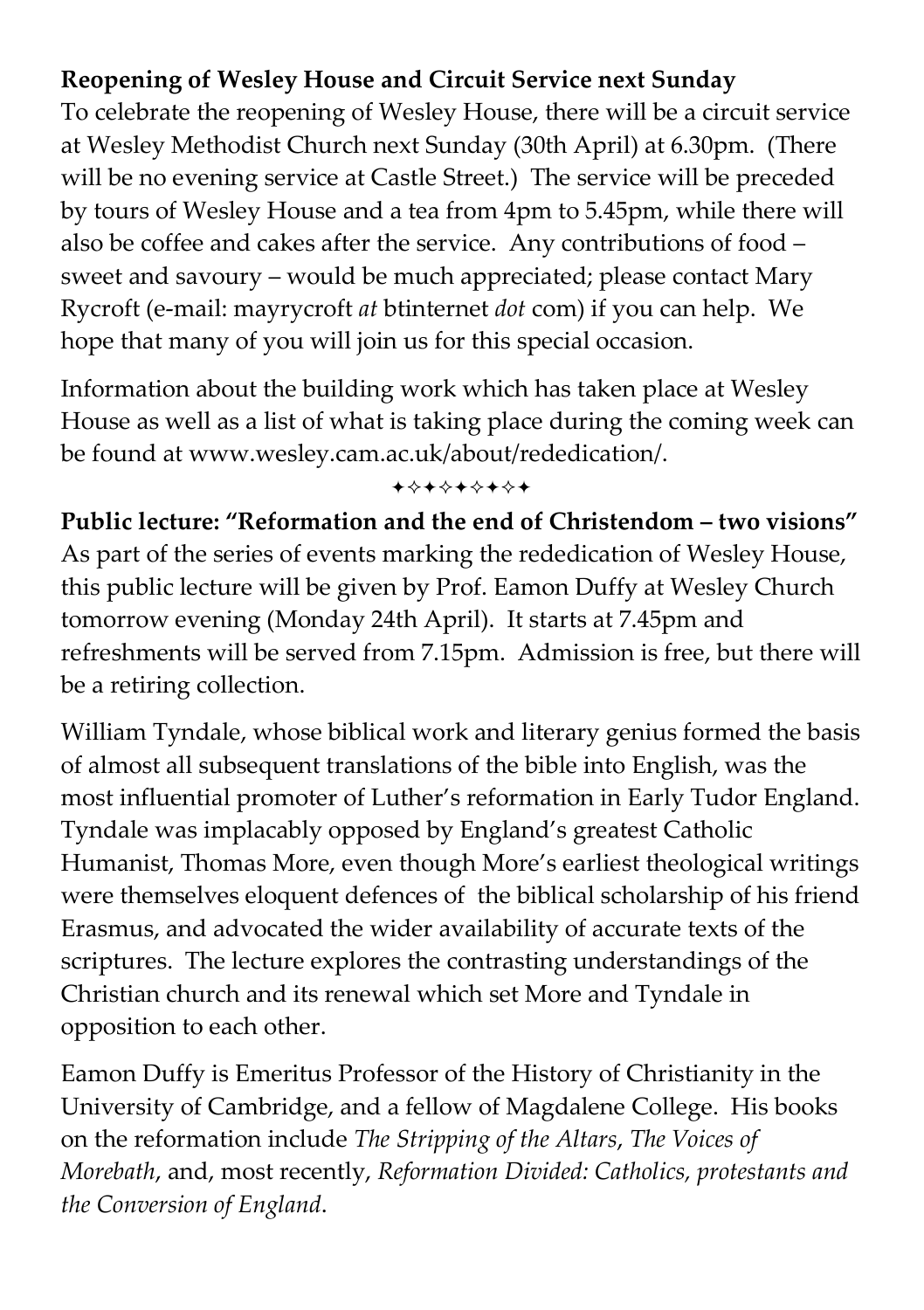#### **Easter Offering envelopes**

As is our usual custom on Easter Sunday, Easter Offering envelopes were handed out last Sunday. Thank you to those who have already made a donation and returned them. Anyone who is willing and able to make a contribution who has not yet done so is asked to return their filled envelope to the collection plate by next Sunday (30th April) please. The "Easter Offering" money goes towards the Methodist Church's Fund for World Mission, and the money collected in the Cambridge Circuit will be dedicated at a future circuit service (provisionally scheduled for 4th June).

+\*\*\*\*\*\*\*

#### **General Church Meeting**

A reminder that the General Church Meeting – our AGM – will take place after the morning service in two week's time (7th May). It's the meeting that appoints church stewards and representatives to the church council – see the April *Castle View* for more details.

+\*\*\*\*\*\*\*

## **Quiz Evening at Histon Methodist Church, Friday 5th May at 7pm**

A not-too-serious evening of questions, answers and refreshments for teams of up to eight people. Tickets cost £8 per person, and are available from the Histon church stewards, Histon's Wednesday Community Coffee Shop, or Robin and Joy McCombie (telephone number on printed copies).

#### +\*\*\*\*\*\*\*

#### **Coffee morning in Harlton, Saturday 6th May**

There is to be an informal coffee morning and bring and buy sale in aid of the "Action for Children project" in Harston, on Saturday 6th May between 10.30am and 12.30pm at 92 High Street, Harlton. There are no fixed charges, but donations for will be welcome.

#### +\*+\*\*\*\*\*

#### *Four Easter Voices* **with The Eden Consort, Sunday 7th May**

Music and the spoken word to allow quiet reflection on some of the events in and around the first Easter, through the eyes of four significant characters – Mary, Lazarus, Barabbas and Pilate. It's at Bar Hill Church, Hanover Close (that's beside the industrial area round the back of Tesco), and starts at 5.30pm. Entrance is free, but there will be a retiring collection in aid of Bar Hill Church (a Local Ecumenical Partnership, and part of the Cambridge Circuit). There will be refreshments afterwards.